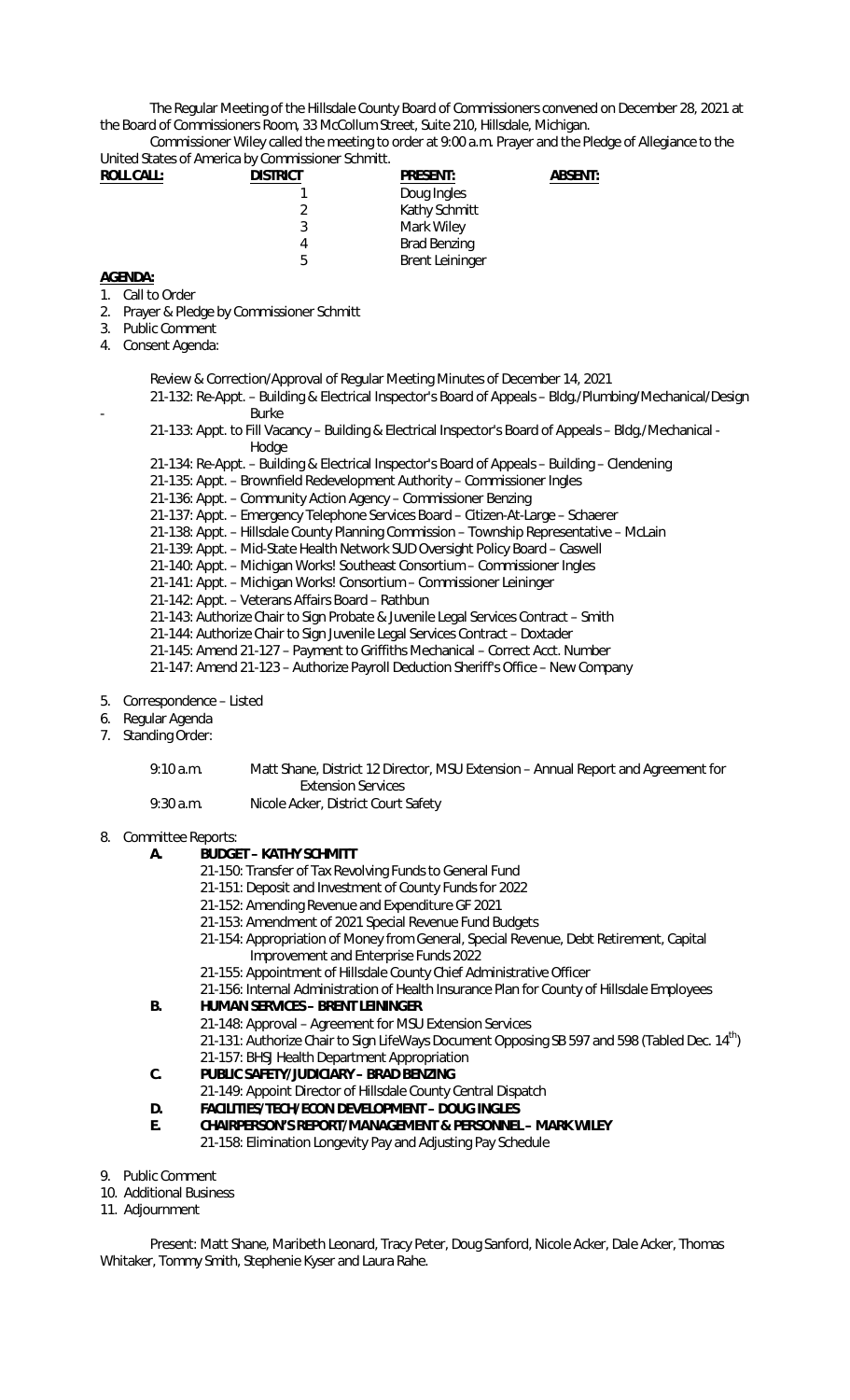Under Public Comment, Stephenie Kyser informed the Board that there are two employees that have Unreimbursed Medical (URM) thru AFLAC. She stated that this services cost \$50.00 per month and she would like the Board to look into this. She feels that it costs more than it is worth. She also informed the Board that she will be remaining closed on Tuesday's and Thursday's thru the month of January.

C/Leininger moved to approve the Consent Agenda with the removal of Resolutions 21-136, 21-143, 21- 144 and 21-145 and place them under the Chairperson's report and the addition of Resolution 21-159. Second by C/Benzing. Vote unanimous. CARRIED

C/Schmitt moved to approve the Regular Agenda. Second by C/Ingles. Vote unanimous. CARRIED 9:08 a.m. Matt Shane, MSUE, reviewed his Annual Report with the Board.

9:25 a.m. Mr. Shane finished.

C/Leininger moved to approve Resolution 21-148: Authorizing the Chair to sign the MSU Extension Agreement for Extension Services for the period of January 1, 2022 to December 31, 2022. Second by C/Ingles. Vote unanimous. CARRIED

9:26 a.m. Nichole Acker, District Court, Court Reporter addressed the Board regarding safety issues in the District Court. She referenced an incident that had a person being sentenced and was present in the Courtroom. This person was extremely upset over their sentencing and began throwing chairs and swinging their arms. A deputy was injured and another defendant was taken to the hospital due to having a panic attack. Ms. Acker requested that the Board seriously look into security measures for the District Court.

Laura Rahe, District Court Administrator, echoed Ms. Ackers concerns.

C/Schmitt moved to approve Resolution 21-150: Transfer of \$465,000.00 of accumulated funds in various Delinquent Tax Revolving Funds to the General Fund. Second by C/Leininger. Roll Call Vote: C/Wiley – Yes,<br>C/Benzing – Yes, C/Leininger – Yes, C/Ingles – Yes, C/Schmitt – Yes, Vote: 5-Yes, 0-No. (2008) C/Benzing – Yes, C/Leininger – Yes, C/Ingles – Yes, C/Schmitt – Yes. Vote: 5-Yes, 0-No.

C/Schmitt moved to approve Resolution 21-151: Resolution providing for the deposit and investment of county funds for 2022 and authorizing the County Treasurer or designated deputies, with the advice of the Budget Committee, to invest public monies for the good of Hillsdale County. Second by C/Leininger. Roll Call Vote:

C/Benzing – Yes, C/Leininger – Yes, C/Ingles – Yes, C/Schmitt – Yes, C/Wiley – Yes. Vote: 5-Yes, 0-No. CARRIED 9:34 a.m. Derek Ringman entered.

C/Schmitt moved to approve Resolution 21-152: Amending the Revenue and Expenditure sides of the 2021 General Fund Budget. Second by C/Leininger. Roll Call Vote: C/Leininger – Yes, C/Ingles – Yes, C/Schmitt – Yes, C/Wiley – Yes, C/Benzing – Yes. Vote: 5-Yes, 0-No. CARRIED

C/Schmitt moved to approve Resolution 21-153: Amending the 2021 Special Revenue Fund Budgets. Second by C/Leininger. Roll Call Vote: C/Ingles – Yes, C/Schmitt – Yes, C/Wiley – Yes, C/Benzing – Yes, C/Leininger – Yes. Vote: 5-Yes, 0-No. CARRIED

C/Schmitt moved to approve Resolution 21-154: Appropriation of such amounts needed from the General Fund, Special Revenue Funds, Debt Retirement Funds, Capitol Improvement Funds and Enterprises Funds to pay claims against Hillsdale County for fiscal year 2022. Second by C/Leininger. Roll Call Vote: C/Schmitt – Yes, C/Wiley – Yes, C/Benzing – Yes, C/Leininger – Yes, C/Ingles – Yes. Vote: 5-Yes, 0-No. CARRIED

C/Schmitt moved to approve Resolution 21-155: Appointment of Derek Ringman, Finance Manager as the Hillsdale County Chief Fiscal Officer effective January 1, 2022. Second by C/Leininger. Vote unanimous. CARRIED

C/Schmitt moved to approve Resolution 21-156: Appointing Derek Ringman, Finance Manager as the internal administrator for the County of Hillsdale's Health Plans with a stipend of \$2,000.00. This will continue until changed by the Hillsdale County Board of Commissioners. Second by C/Leininger. There was much discussion. Roll Call Vote: C/Wiley – Yes, C/Benzing –No, C/Leininger – Yes, C/Ingles – Yes, C/Schmitt – Yes. Vote: 4-Yes, 1-No.

CARRIED

C/Schmitt gave an update on items under her committee.

C/Leininger moved to approve Resolution 21-157: Payment to the Branch-Hillsdale-St. Joseph Health Department in the amount of \$235,592.90 paid in equal quarterly payments commencing January 2022. Second by C/Schmitt. Vote unanimous. CARRIED

C/Leininger moved to remove Resolution 21-131 from the Table. Second by C/Ingles. Vote unanimous. CARRIED

C/Leininger moved to approve Resolution 21-131: Authorizing the Chair to sign the LifeWays attachment opposing Senate Bills 597 and 598 regarding privatization of mental health services. Second by C/Wiley. There was much discussion. C/Leininger moved to refer this Resolution to the Human Services Committee to be brought back to the January 11, 2022 meeting. Second by C/Schmitt. Vote unanimous. CARRIED

10:06 a.m. Ms. Leonard exited.

C/Leininger gave an update on items under his committee.

C/Benzing asked Doug Sanford, 911 Director to introduce Mr. Whitaker who will be replacing Mr. Sanford who is retiring.

Mr. Thomas Whitacker gave background information on himself.

C/Benzing moved to approve Resolution 21-149: Appointment of Thomas Whitaker as Director of Hillsdale<br>Cartral Dispatch, Second by C/Ingles, Vote unanimous, County Central Dispatch. Second by C/Ingles. Vote unanimous.

10:18 a.m. Mr. Shane exited.

Mr. Whitaker introduced his Tommy Smith who will be his Deputy Director.

There was some discussion regarding the appointment of an Emergency Management Director.

C/Benzing moved to appoint Mr. Whitaker as the interim Emergency Management Director for one year at a salary approved in the 2022 General Fund Budget. Second by C/Leininger. Vote unanimous. CARRIED

C/Benzing gave an update on items under his committee.

C/Ingles gave an update on items under his committee.

C/Wiley moved to approve Resolution 21-158: Eliminating longevity county wide and that the current Professional/Managerial pay schedule and the Non-Union/Para-professional pay scale be increased by \$0.32 per